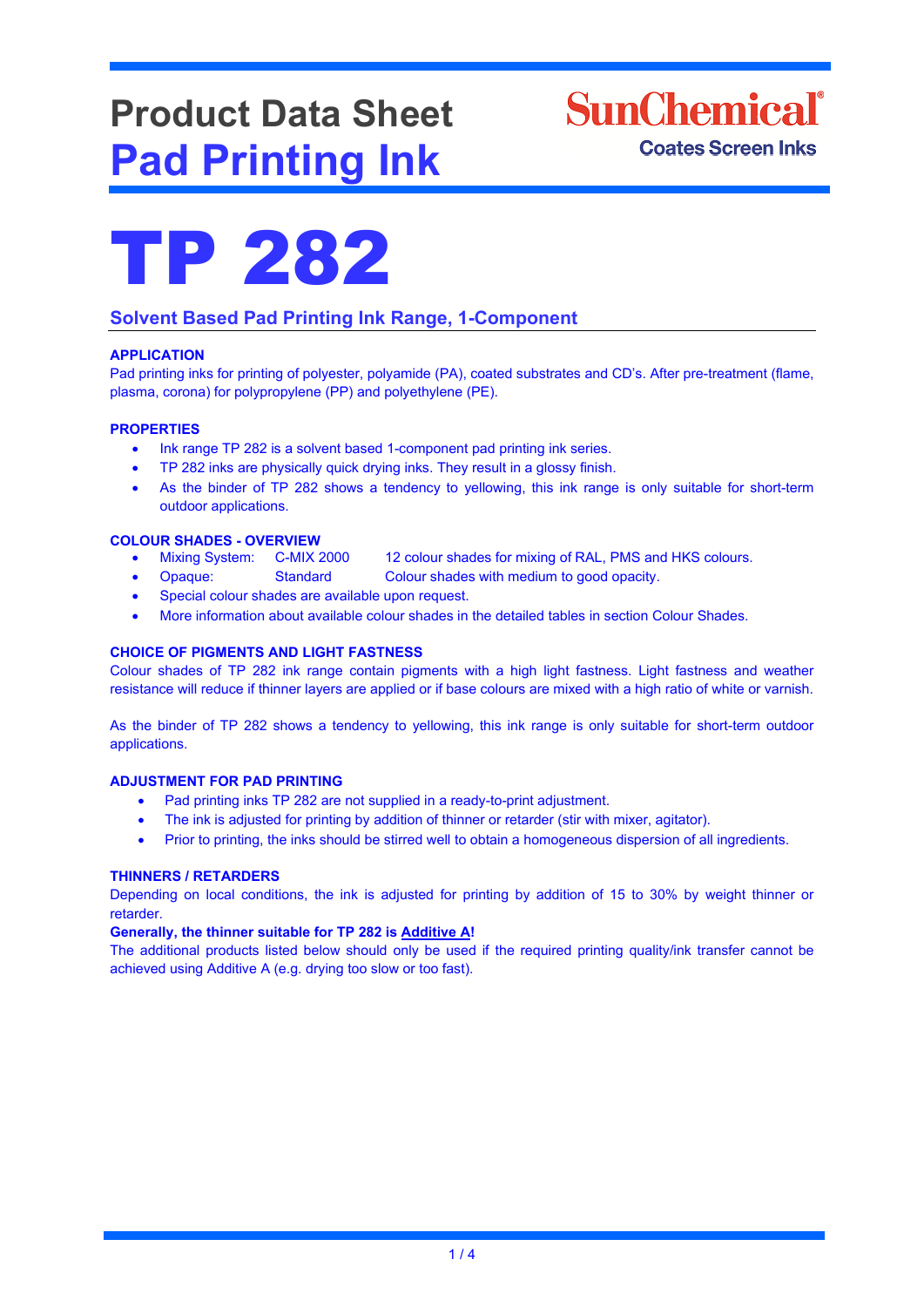### For adjustment of pad inks TP 282, the following products are available:

| Thinner:         | <b>Additive C</b><br>Ő                                                | Extremely quick thinner, good solving power   |  |  |
|------------------|-----------------------------------------------------------------------|-----------------------------------------------|--|--|
|                  | <b>VD 10</b><br>Ő                                                     | Very quick thinner, mild                      |  |  |
|                  | <b>Additive B</b><br>Ő                                                | Quick thinner, good solving power             |  |  |
|                  | <b>Additive A</b>                                                     | <b>Standard thinner</b>                       |  |  |
|                  | <b>Additive U</b><br>$\circ$                                          | Standard thinner, free of cyclohexanone       |  |  |
|                  | <b>VD 60</b><br>$\circ$                                               | <b>Slow thinner</b>                           |  |  |
| <b>Retarder:</b> | <b>XVH</b><br>O                                                       | Quick retarder, mild                          |  |  |
|                  | <b>TPD</b><br>$\circ$                                                 | Very slow retarder                            |  |  |
|                  | $\blacksquare$ Preferred                                              | $O=$ If required                              |  |  |
| Note:            | For printing with thick and thin steel clichés sensitive to corrosion |                                               |  |  |
|                  | <b>Additive A/00</b><br>O                                             | Standard thinner with anti-corrosion additive |  |  |
|                  | <b>Additive B/00</b>                                                  | Standard thinner with anti-corrosion additive |  |  |

Depending on printing conditions, the products listed above can be mixed into the inks individually or as mixtures. Please note that depending on evaporation rate of the thinner/retarder used drying times may be longer.

Thinner/retarder should be mixed into the ink thoroughly using a mixer or agitator. In addition, inks should be stirred well prior to each processing to obtain a homogeneous dispersion of all ingredients.

## **ADDITIONAL AUXILIARY AGENTS**

| <b>Application</b>        | <b>Product</b>            | <b>Addition in % by weight Additional Information</b> |                                 |
|---------------------------|---------------------------|-------------------------------------------------------|---------------------------------|
| Antistatic paste          | LAB-N 111420              | Max. 10%                                              | Possibly slightly reduced gloss |
| <b>Retarder paste</b>     | LAB-N 111420/VP Max. 10%  |                                                       | Possibly slightly reduced gloss |
| <b>Viscosity increase</b> | Thickening powder Max. 3% |                                                       | Stir with mixer                 |
| <b>Matting</b>            | <b>Matting powder</b>     | Max. 5%                                               | Stir with mixer                 |
| Flow agent                | VM 3                      | $1 - 5%$                                              | Do not overdose!                |

#### **OVERPRINTING**

Generally, it is not necessary to overprint TP 282 inks with varnish. Basically, overprinting to achieve an enhanced protection of ink layers is possible with TP 282/E50.

#### **BRONZE COLOURS, MIXING OF BRONZE INKS**

Bronze colours are available upon request.

Printers can mix bronzes themselves using bronze pastes B 75, B 76, B 77 and B 79 as well as bronze powder B 78-POWDER. For examples of colour shades please refer to our Bronze Colour Card.

These "B" bronze pastes and "B" bronze powder are mixed with bronze binder TP 282/B or varnish TP 282/E50 prior to processing.

| Mixing ratios in parts by weight: |     |                        |            |
|-----------------------------------|-----|------------------------|------------|
| Gold bronze paste/powder to       |     | TP 282/B or TP 282/E50 | $= 1:3-4$  |
| Silver bronze paste               | tΩ. | TP 282/B or TP 282/E50 | $= 1: 4-5$ |

Bronzes B 75 to B 79 are prone to oxidation (Exception B 78-POWDER). Therefore, they should be overprinted, e.g. with TP 282/E50. B-bronzes are not recommended for long-term outdoor applications.

B 78-POWDER does not tend to oxidation. The pale copper shade will not darken with time. Colour of inks mixed with B 78-POWDER is similar to colour 78/AB as shown on our "bronze colour card".

Note: When overprinting bronze colours with varnish or other colour shades it is essential to carry out pre-tests to check intermediate adhesion of the ink layers (fingernail test, tape test). Possibly mixing ratio needs to be changed to a higher varnish ratio (between 10 – 30%).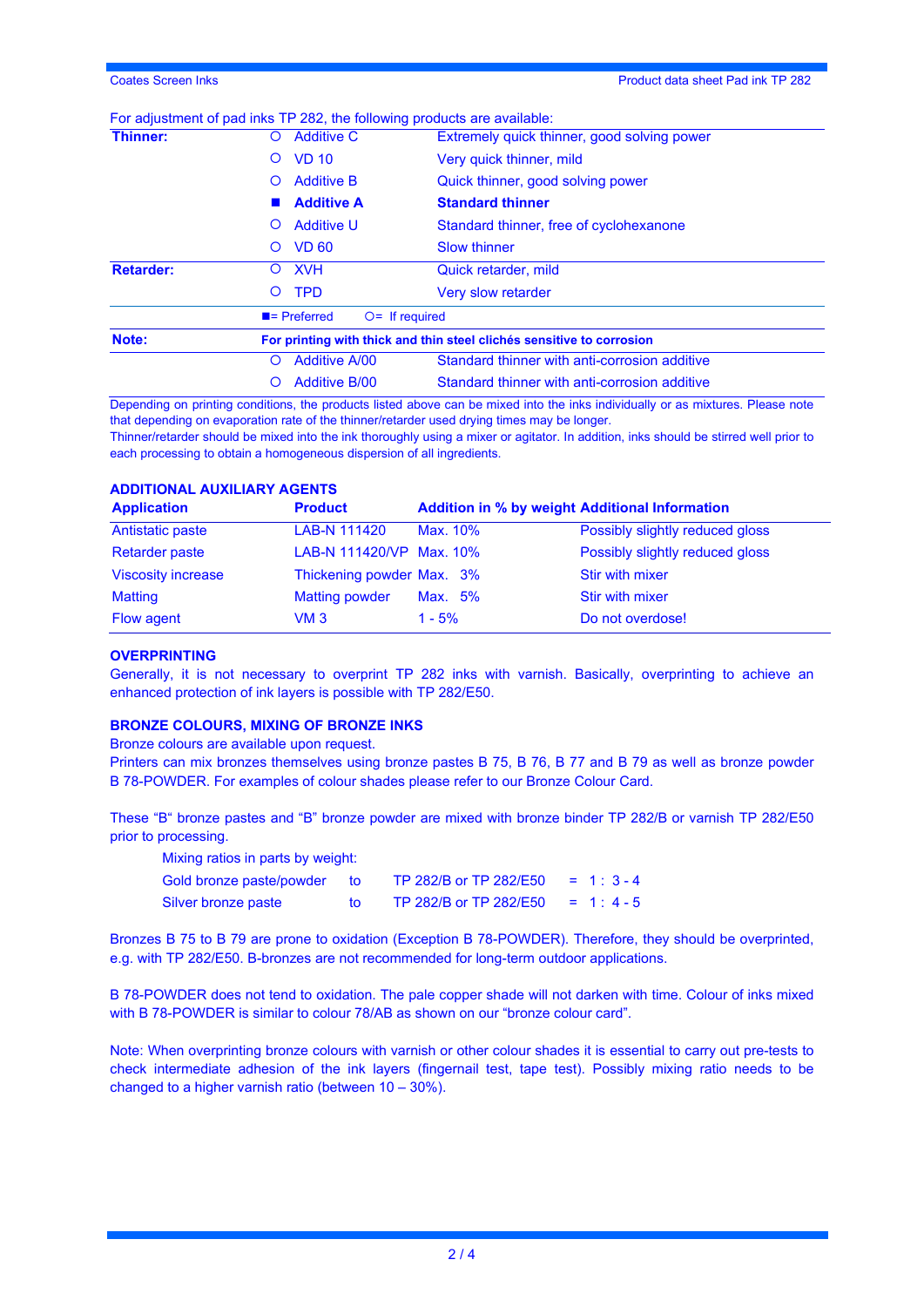#### **DRYING**

TP 282 pad printing inks dry physically, i.e. by evaporation of solvents.

Drying times below are only approximate as drying properties depend on various factors:

- Type and amount of thinners/retarders used.
- Thickness of printed ink layer (single print, multiple prints)
- Drying temperature.

Drying time is approx. 1 - 2 minutes at room temperature (20 – 25°). Drying time with heat application (e.g. hot air fan) and air circulation is about 10 – 20 seconds.

Complete drying may take up to 15 minutes, also depending on the substrate.

#### **Resistance Tests**

Resistances should not be checked before the prints are completely dry.

#### **CLICHÉ**

All commercial types of clichés (polymer, thin and thick steel, ceramic) are suitable for processing TP 282 inks. Note: Standard shades 17, 50 and 51 cannot be used for closed ink systems with a magnet holder as they contain pigments with iron oxide content.

#### **CLEANING**

Clichés, ink pots and tools can be cleaned with our universal cleaning agents URS, URS 3 or thinner VD 40.

#### **PACK SIZE**

Pad printing inks TP 282 are delivered in 1 litre containers. Other pack sizes are available upon request.

#### **SHELF LIFE**

In closed original containers, TP 282 inks generally have a shelf life of 3 years from date of production. For exact date of expiry, please refer to the label.

#### **SAFETY DATA SHEETS**

Read safety data sheet prior to processing Safety data sheets comply with Regulation (EC) No. 1907/2006 (REACH), Appendix II.

#### **CLASSIFICATION AND LABELLING**

Hazard classification and labelling comply with Regulation (EC) No. 1272/2008 (CLP/GHS).

#### **CONFORMITY**

Coates Screen Inks GmbH does not use any of the substances or mixtures for the production of printing inks, which are banned according to the EUPIA (European Association of the Printing Inks Industry) exclusion policy. Pad printing inks range TP 282 C-MIX 2000 colour shades, standard, highly opaque standard colours (HD), process colours, silver, fluorescent colours and transparent colours comply with the requirements of toy standard "EN 71-3:2019 Safety of toys – Migration of certain elements (category III: scraped off material). Further compliance confirmations are available upon request.

#### **ADDITIONAL INFORMATION ABOUT OUR PRODUCTS**

| Product data sheets: | <b>Auxiliary Agents for Pad Printing HM</b>                                                    |
|----------------------|------------------------------------------------------------------------------------------------|
| <b>Brochures:</b>    | <b>Pad Printing Inks</b>                                                                       |
| Internet:            | Various technical articles are available for download on www.coates.de.<br>section "SN-Online" |

**FOR COLOUR RANGES, PLEASE REFER TO NEXT PAGE.**